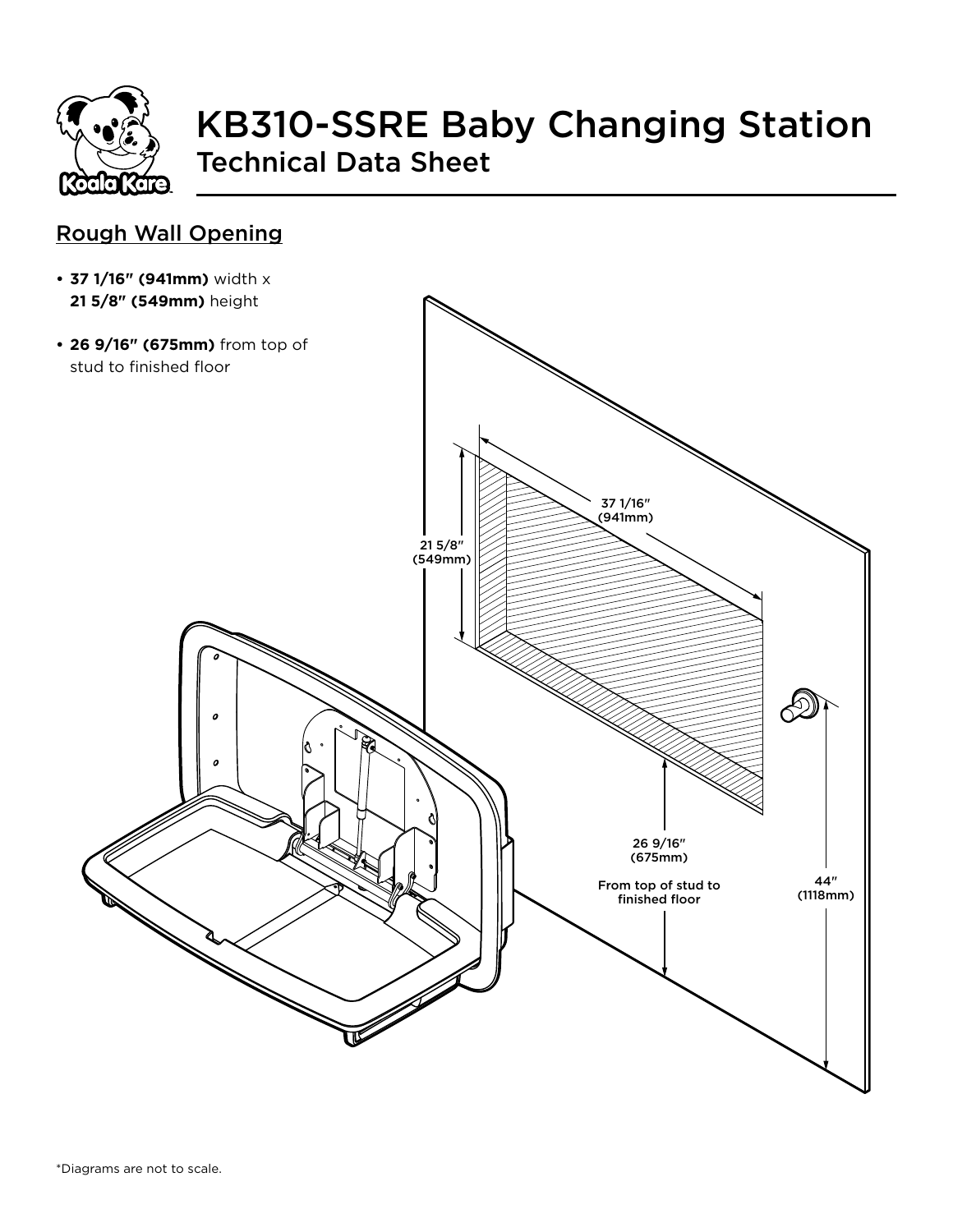

## KB310-SSRE Baby Changing Station Closed Position

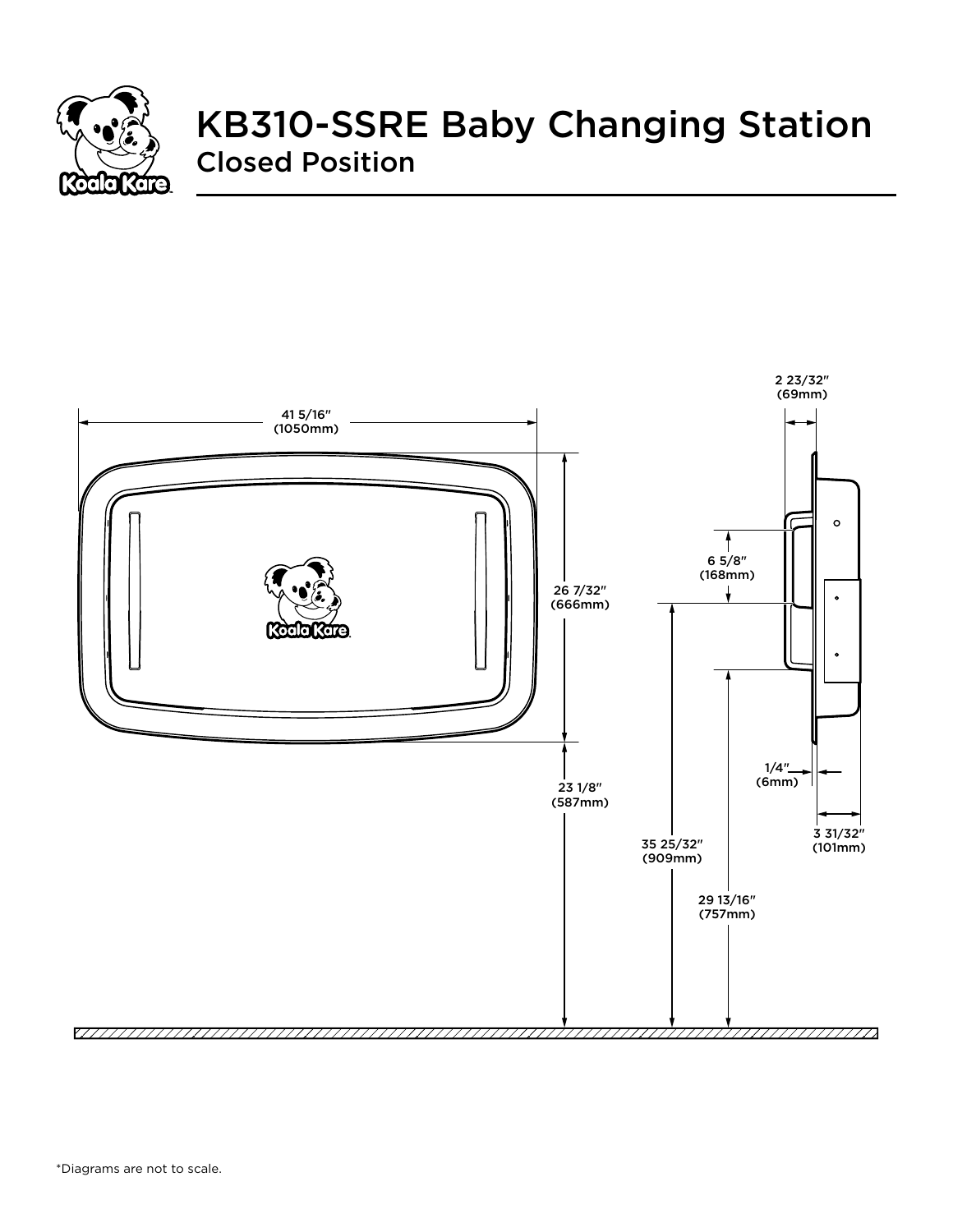

## KB310-SSRE Baby Changing Station Open Position